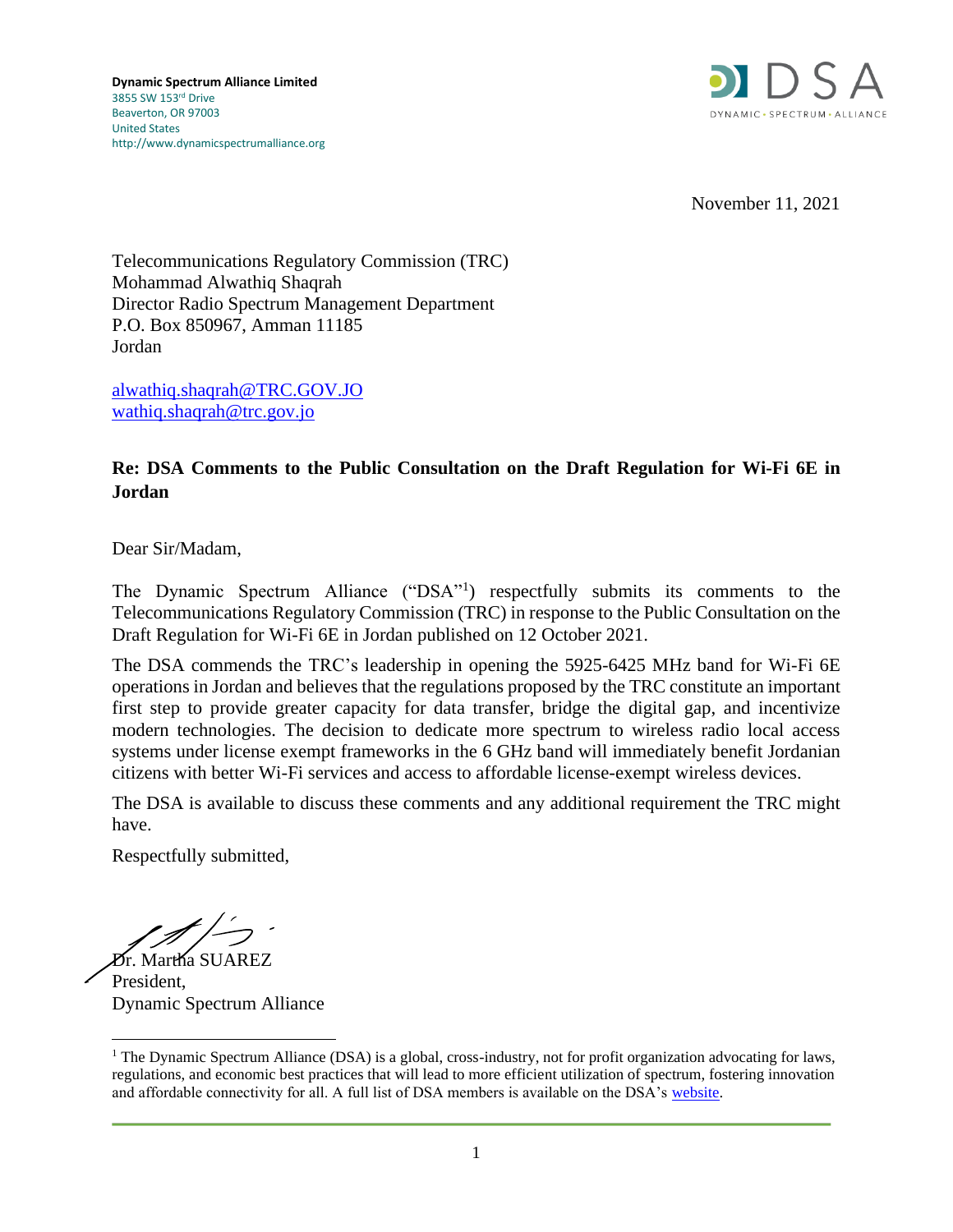

## **DSA COMMENTS TO THE PUBLIC CONSULTATION ON THE DRAFT REGULATION FOR WI-FI 6E IN JORDAN**

The TRC is proving its regional leadership by identifying radioelectric spectrum in the 6 GHz band for the development of Wi-Fi 6 and other innovative use cases in Jordan in favour of its citizens. This step is fundamental to improve Wi-Fi connectivity in homes, companies, as well as in government and public institutions.

The DSA agrees with the TRC considerations and is convinced that opening the 5925-6425 MHz frequency band for Wi-Fi is an important first step to ensure that this widely used wireless technology can deliver the necessary performance for future applications and networks.

The DSA welcomes and supports the regulatory conditions proposed by the TRC for the deployment of Wi-Fi 6E operating in the 5925-6425 MHz band:

- Authorization of Low Power Indoor (LPI) devices, operating indoors with a maximum transmit power (EIRP) of 23 dBm (200 mW).
- Authorization of Very Low Power (VLP) devices, operating indoors or outdoors with a maximum transmit power (EIRP) of 14 dBm (25 mW).

The DSA respects the decision of the TRC to open at this time only the 5925-6425 MHz ("lower 6 GHz") band for license-exempt/Wi-Fi operation. This notwithstanding, we kindly encourage the TRC to review this decision and also consider opening the 6425-7125 MHz ("upper 6 GHz") band for license-exempt/Wi-Fi use in the near future.

While discussions are taking place in ITU Region 1 about the future of the upper part of the 6 GHz band given considerations to identify this band for International Mobile Telecommunications (IMT) at the World Radiocommunication Conference 2023 (WRC-23), a growing number of countries across all three ITU regions have already made or are in the process of making the full 6 GHz band (5925-7125 MHz) available for license-exempt use. After already having opened the lower 6 GHz band for license-exempt use, the European Conference of Postal and Telecommunications Administrations (CEPT) very recently decided to conduct coexistence studies<sup>2</sup> between license-exempt WAS/RLAN systems and incumbents operating in the upper 6 GHz band in response to requests from several European administrations.

Ideally, all countries and all regions should ultimately enable license-exempt access to the entire 1200 MHz in the 6 GHz band. This harmonisation would result in major economies of scale,

<sup>2</sup> [https://www.cept.org/Documents/ecc/67297/ecc-21-080-annex-22\\_new-work-item-on-was\\_rlan-in-6425-7125](https://www.cept.org/Documents/ecc/67297/ecc-21-080-annex-22_new-work-item-on-was_rlan-in-6425-7125-mhz) [mhz](https://www.cept.org/Documents/ecc/67297/ecc-21-080-annex-22_new-work-item-on-was_rlan-in-6425-7125-mhz)